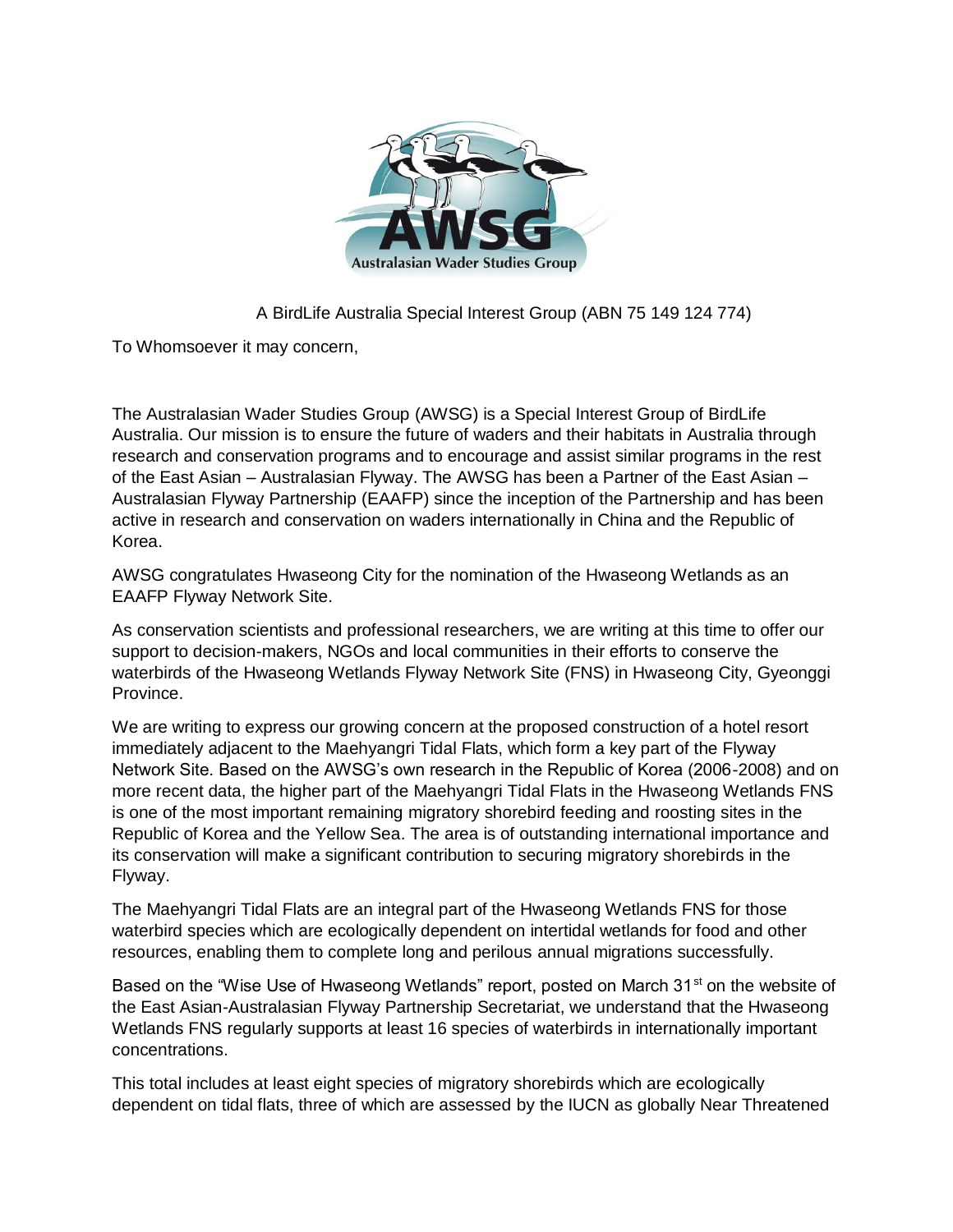(Eurasian / Far Eastern Oystercatcher; Eurasian Curlew; Bar-tailed Godwit) and two of which are assessed by the IUCN as globally Endangered (Far Eastern Curlew and Great Knot). In addition, there is a recent observation within 500 m of the proposed hotel site of a Critically Endangered Spoon-billed Sandpiper, and multiple observations of globally Endangered Nordmann's Greenshank. In addition to migratory shorebirds, three more globally threatened waterbirds are regularly found on the Maehyangri Tidal Flats in internationally important concentrations: Saunders's Gull, Black-faced Spoonbill and Chinese Egret. We note that the site may be of even greater importance than is currently recognized, survey work at key times in the migration season has been limited.

The conservation and wise use of internationally important wetlands, like the Hwaseong Wetlands FNS, is both in the national and global interest. Many waterbird species in the East Asian-Australasian Flyway are in decline, indicating a continuing and chronic loss of wetland ecosystem health and diversity. Causes of declines in migratory waterbird numbers are many and are linked to permanent habitat loss from development and disturbance, especially in relation to sensitive feeding and roosting sites.

Research conducted along the East Asian-Australasian Flyway indicates that increased levels of disturbance close to roost sites can result in substantially increased energy expenditure by shorebirds, as birds are forced to fly more frequently and further from these sources of disturbance.

In the case of long-range migratory shorebirds like the Far Eastern Curlew, increased energy use associated with as few as ten disturbance-caused "escape" flights per day could have negative consequences to the point of reducing survival or reproductive success, thus negatively impacting the species' population in long-term.

Most waterbird species, including shorebirds, are sensitive to disturbance. Many species of shorebirds fly away when still at a substantial distance from sources of disturbance, which can even include people simply walking on the tidal flat.

The recently-announced plans for a hotel complex are within 100m of the Maehyangri Tidal Flats, and the related infrastructural development will, in our opinion, result in a substantially increased level and frequency of disturbance to the waterbirds which need to feed and roost at this site.

If the proposed hotel resort and road development proceeds, it is difficult to see how disturbance to roosting and feeding sites could be avoided. A thorough Environmental Impact Assessment to assess and mitigate all impacts on waterbirds that could be caused by any development close to the Maehyangri Tidal Flats is essential.

A substantial body of scientific evidence has shown that equitable, economic, environmental and social benefits can only be accrued through appropriate management and wise use of internationally important wetlands. Protection of the Maehyangri Tidal Flat and nearby roost sites will both benefit the waterbirds and also create golden opportunities for responsible ecotourism and environmental education, as demonstrated at many Ramsar Sites throughout the East Asian-Australasian Flyway.